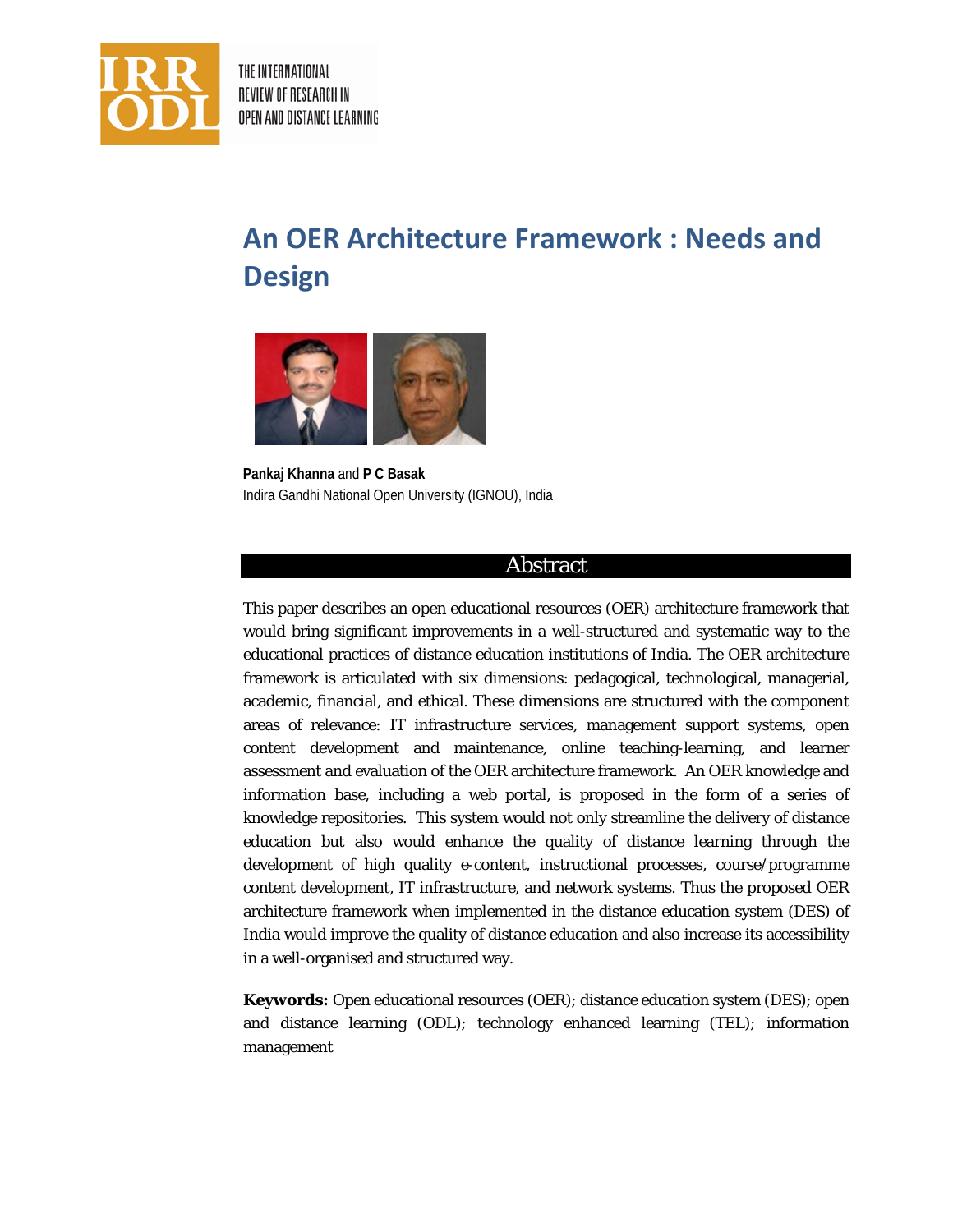### Introduction

The distance education system (DES) in India is one of the biggest educational systems in the world. Presently this system comprises 14 open universities (OUs), and about 200 open and distance learning institutions (ODLIs) provide education through distance mode to 3.7 million students in India (DEC, IGNOU, personal communication, 2012). While only a few of the ODLIs have succeeded in providing distance education of reasonable quality, there are many others that cannot do so due to several problems and constraints. There has been little work done in the Indian DES to explore an appropriate organisational system and mechanism that can achieve the wider goal of providing quality distance education to its learners and of increasing access to distance education and training.

# Challenges Faced and Solutions Proposed

The major challenges which have resulted in poor participation of the learners and teachers at various stages of the teaching-learning process in education institutions have been identified (UNESCO, 2010) as follows:

- lack of appropriate business and educational models, due to which the study material or open content developed becomes difficult to follow, and this, as a result, reduces the enthusiasm of learners for their studies;
- lack of any clear quality assurance mechanism, which has resulted in unclear standards and poor quality of distance education;
- teachers lacking in the pedagogical competence to effectively develop and use teaching content and techniques of reasonably good quality;
- non-availability of the required finances and a shortage of educational resources needed to support the teaching process;
- lack of an appropriate level of physical capacity and of the financial resources required to accommodate the maximum number of students and thus increase and/or widen participation in the educational system;
- lack of support from the relevant governing bodies, which are already exhibiting poor participation brought about as a result of the lack of appropriate human and infrastructure capacity.

However, the broader challenge that has affected teaching, learning, research, and collaborative intellectual activities as related to the DES of India for years has been that of increasing access to quality distance education and training programmes. It is partly as a result of the lack of any clear educational structure and partly due to the imprecise meta-tagging process that accompanies the lack of proper infrastructure, education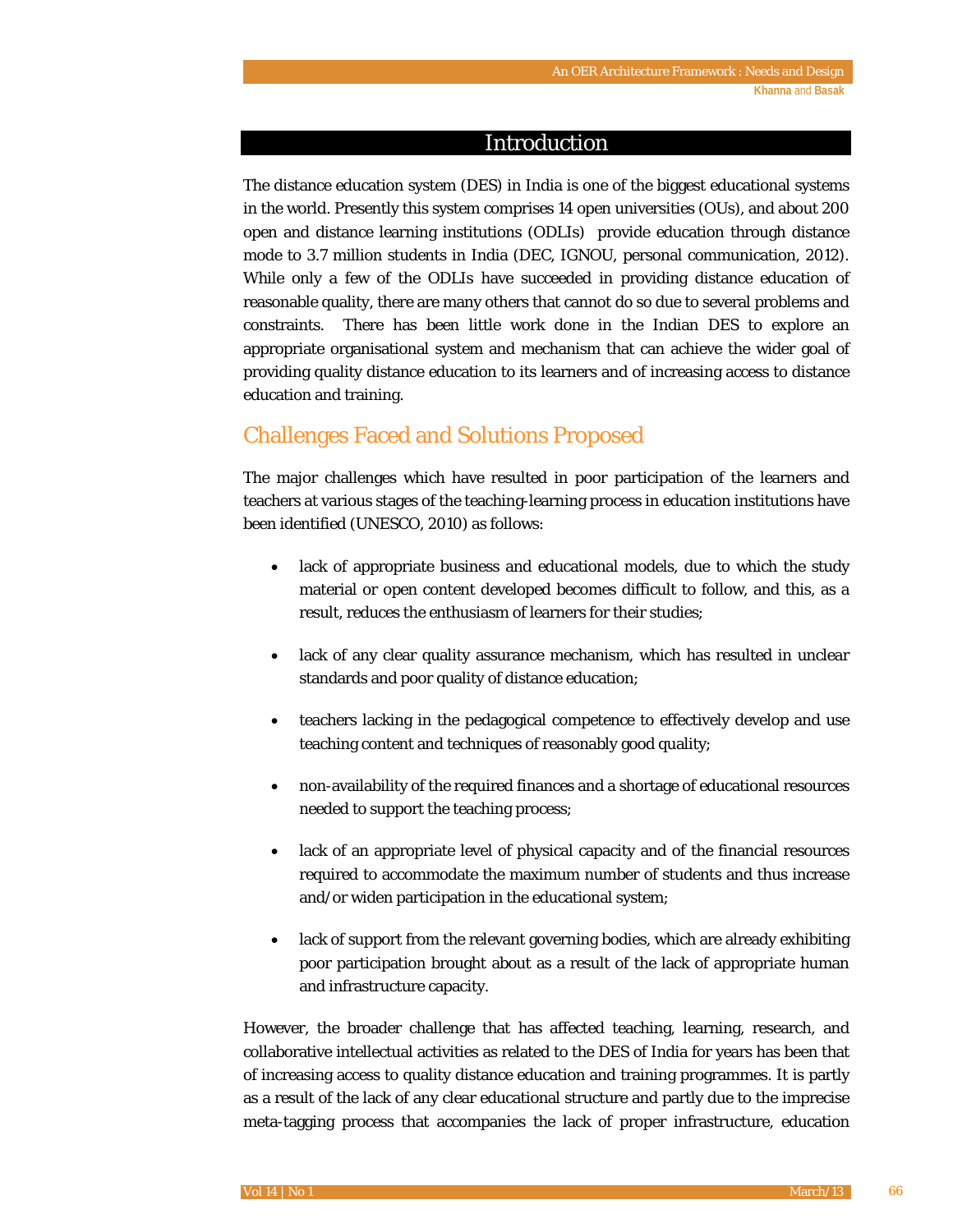dissemination, and also improper sharing of distance learning technologies and techniques (Betaman, 2006).

In other words, ODL institutions in India are inadequately organized. To support open and distance learning in ODLIs in an effective way, effort is required to explore some reasonable solutions to address the above mentioned challenges. In recent times, one of the most promising developments in the field of education and training is the concept and growing reality of OER.

### Literature Review

The term open educational resources first came to use in 2002 at a conference hosted by UNESCO. OER may broadly be considered as teaching, learning, and research resources with an intellectual property license that permits them to be reused, reworked, remixed, and redistributed (D'Antoni, 2009; Hilton, Wiley, Stein, & Johnson, 2009; Plotkin, 2010; Wiley, 2009).

OER has been defined by Hylén (2006) as "digitised materials offered freely and openly for educators, students and self-learners to use and re-use for teaching, learning and research."

UNESCO and COL describe the concept of OER as any educational resources (including course materials, textbooks, curriculum maps, streaming videos, multimedia applications, and podcasts, etc.) that are openly available for use by educators and students, without an accompanying need to pay royalties or licence fees (Butcher, 2011). However in recent times OER have become a major focus of attraction within educational circles, particularly in those educational systems which are related to distance education institutions. They have also been found to be capable of changing the discourse around the educational systems as they can offer a great value and impact for improving such systems (UNESCO, 2010).

In 1994, the term *learning object* was introduced by Wayne Hodgins, which received immediate acceptance by educators and instructional designers and allowed easy reuse in a wide range of teaching and learning situations. However, OER evolution started with MIT Opencourseware and its impact was further strengthened when organisations like UNESCO, COL, ICDE, OECD, BCCampus (Canada), SCORE (US), EDNA (Australia), OERZN (New Zealand), JISC (UK), OPAL (EU), and foundations such as Hewlett, Mellon, Ford, and Gates funded various OER initiatives worldwide. In addition to the various OER initiatives and their potential implications worldwide, educators have developed e-learning, conceptual, and consortium models and frameworks.

The study in the present article pertains to an OER architecture framework for ODL institutions in India. According to MODAF (2005) "An Enterprise Architecture is the formal description of the structure and function of the components of an enterprise,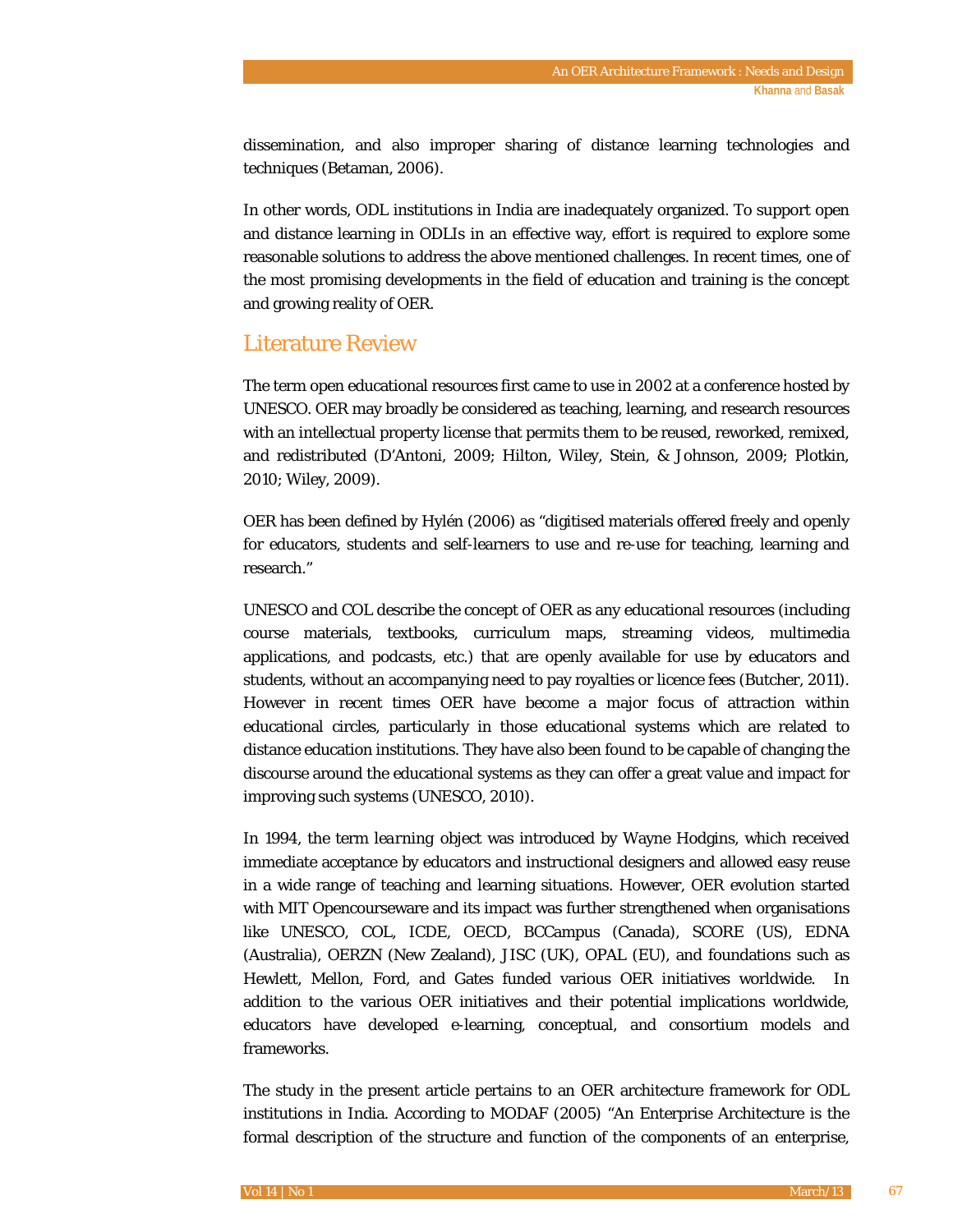their interrelationships, and the principles and guidelines governing their design and evolution over time." An architectural framework is a specification of how to organize and present architectural models. Using an architectural framework, architectures can be developed for the smallest subsystem or for an entire enterprise. In other words, frameworks provide a structure and systematic approach to designing systems (Tang, et.al, 2004).

According to Lloyd et al. (2004), a framework is a set of pre-fabricated building blocks with a reusable design that developers can use, extend, or customise to suit their applications. With frameworks, creators do not have to start from scratch each time to build an application. This inherent flexibility enables the rapid creation and development of solutions for the constantly evolving education environment. In addition to this the result of using a framework for n-tier applications is that the quality of OER applications increases dramatically, while decreasing the total cost of ownership and accelerating the delivery time. Also, frameworks capture technical expertise and best practices necessary to solve a particular class of problems with no need to reinvent the wheel.

Margulies (2005) has developed a conceptual model for open sharing for MIT Opencourseware. The concept consists of tools (OSS, LMS, CMS), content (MIT OCW, Google Scholar), and implementation resources (Creative Commons, documentation). Anderson (2009) emphasized that the technical integration of pedagogical, administrative, social, and personal aspects is essential for effective OER applications. Conole and Alevizou (2010) reviewed about twenty key models and frameworks that describe different theoretical perspectives and have been used in e-learning. They indicated that the terms *models* and *frameworks* be considered synonymous since these terms are contested and appear to be used fairly interchangeably in educational contexts. Diallo, Wangeci, and Wright (2012) suggested a consortium model, which highlights collaborative planning, decision making, and OER development across educational institutions that have different political, geographical, cultural, and language backgrounds but that share a common vision to address the needs of their learners. The African Virtual University (AVU) developed a conceptual framework and architecture to meet the needs of learners, teachers, and researchers in Africa and to join the OER movement worldwide. Betaman (2006) emphasizes that AVU OER architecture shall provide space for future developments as the OER movement has yet to mature and will inevitably develop beyond its current limits.

In the context of university education the OER movement leads to a radical rethinking as to how course material and educational resources are to be produced, shared, and reused (Conole & Culver, 2009; Lane & McAndrew 2010, McAndrew, 2010). Lane and McAndrew (2010) give emphasis to the discussion and ask if open educational resources are systematic and appropriately organised for learning practices. McAndrew (2010) argues that it is time for a new educational paradigm (i.e., by creating an appropriate OER framework). Also, if university course material is made more visible, there will be several benefits for all interested parties: good material will be widely used, thus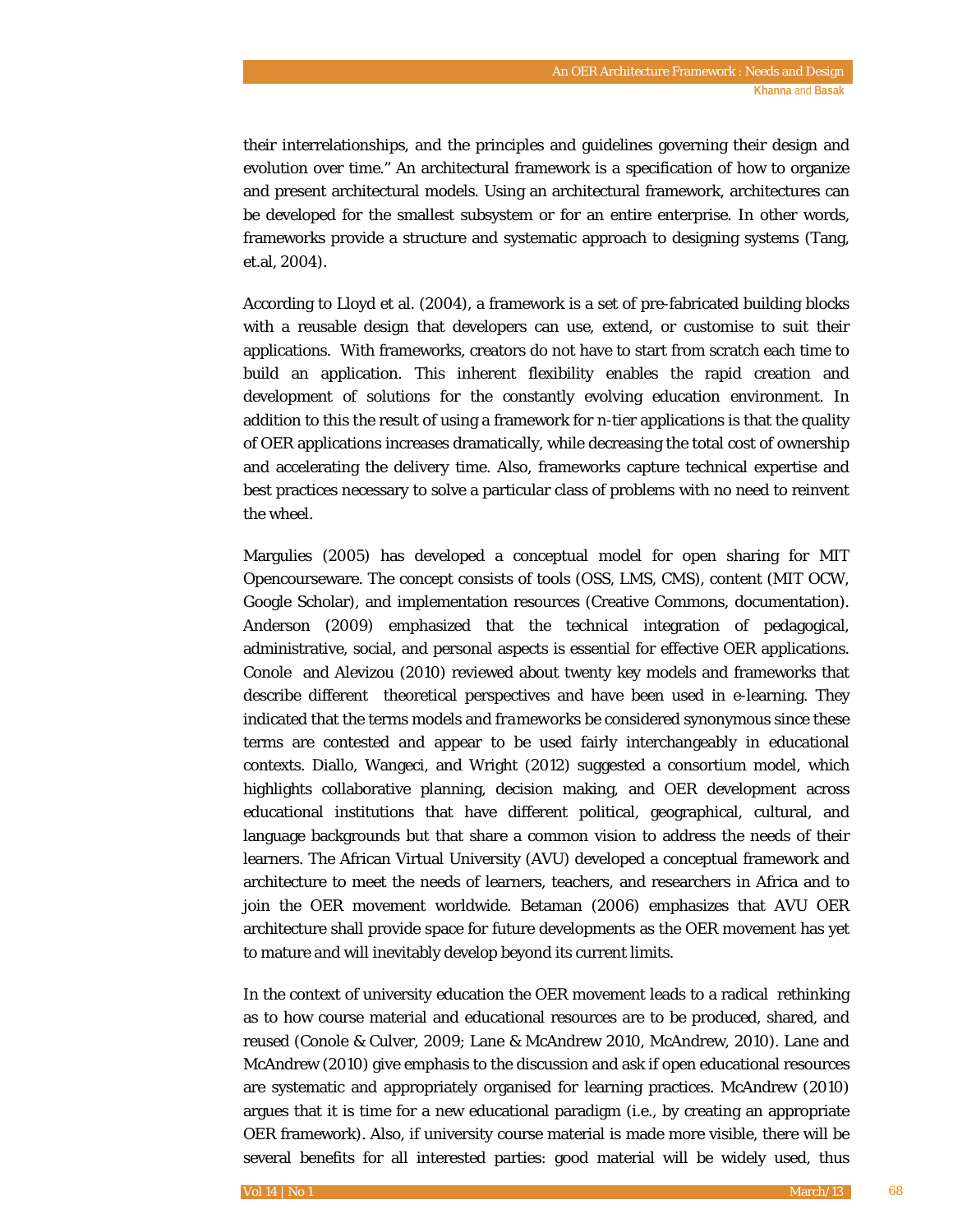heightening the teacher's and university's reputation; potential students will be able to preview the programmes they wish to take; and freely available material will enhance the field of distance learning.

One impediment to the increased use of OER in universities and ODL institutes is the difficulty in finding relevant resources. This is mainly due to the lack of an effective and consistent organised system/mechanism such as an appropriate framework in which the relevant resources are organised and become easily traceable without any wastage of time and effort. Another challenge is to find some appropriate organised mechanism for student support services including academic credit for distance learners. Daniel (2010) expressed the view that students seek flexible study opportunities and also want their achievement recognized in credible credentials.

During the past decade, a number of concepts, initiatives, and strategies have emerged worldwide to support the development and use of OER, but in India these are comparatively invisible. Many of the OER which have the potential to reduce costs, improve quality, and increase access to education opportunities (Daniel, 2011; Plotkin, 2010) are presently untapped in the DES of India. The creation of an OER architecture framework is one vital answer to meet the above mentioned challenges and to ensure better accessibility for distance learners. Equality and access to learning and education are supplementary aspects (Atkins, Brown, & Hammond, 2007). It would also assist in more appropriate and effective delivery of distance education.

The OER framework thus established would play a leading role in systematic development and organised use of OER in the DES of India. The OER framework would further provide a unique opportunity to deploy Indian experts to harness the concept of OER to the benefit of distance educations systems, ODL institutions, and associated educators and learners all across the country. The OER framework would provide a wealth of information and educational resources, which could be applied in a variety of face-to-face or distance education environments. There is strong evidence of growing interest in OER but still a great deal of work needs to be done before OER become mainstream practice in the DES of India.

From the above discussion, it may be inferred that an OER framework has gained global prominence within educational circles, particularly those related to open and distance education. Its adaptability in DE would suit the teaching-learning conditions of providing quality education to distance learners. Many organisations (BC Campus OER, 2011; JISC OER, 2010; Betaman, 2006; Stacey, 2011) have worked in the field of OER so as to improve the quality of education to be provided to their learners. However, presently OER are not adequately organised in ODL institutions of India, although there is an urgent need to organise OER in a manner capable of increasing access to distance education and improving its quality. The major challenges faced by ODL institutions in India can be quickly addressed through the use of an appropriate OER framework as it can significantly change the discourse around the existing educational systems and can also improve the availability, affordability, and accessibility of knowledge bound up in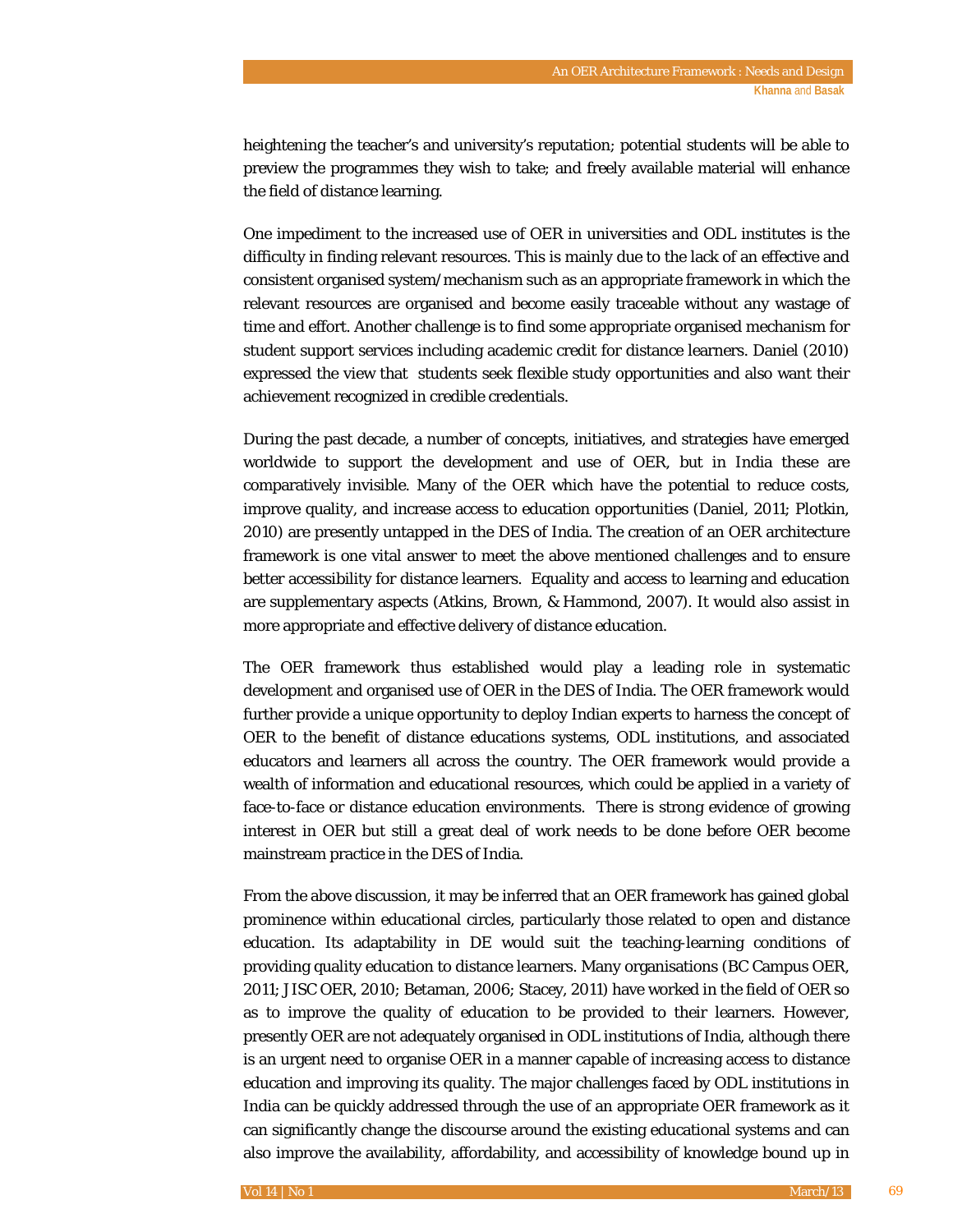the open educational resources involved. Thus to have a more systematic and good learning environment in ODLIs, it is desirable to establish an appropriate OER architecture framework.

Accordingly in this article an OER architecture framework is presented. The OER architecture framework is based on existing theories concerning open content, open education practices, and the authors' local experiences. These form the theoretical and empirical elements used to populate this architecture framework for establishing OER processes and systems for India. The OER architecture framework is designed as a standard set of six dimensions pertaining to the distance learning environment, all of which have been further integrated with various components involved in the key activity areas of ODLIs. In addition, the authors propose a knowledge and information base and a web portal in the form of a series of knowledge repositories that are built by integrating the ODL-related OERs into a web system. The various advantages obtained by implementing such a system are discussed. The present study offers an approach to refine strategy and tactics associated with OER initiatives for their adoption and longterm sustainable future. Further, it outlines how to start and work iteratively to set up such an educational framework to facilitate the creation of an appropriately structured and highly needed OER-based organisational system for the DES of India.

### OER Architecture Framework

The architecture framework (Figure 1) contains six dimensions: pedagogical, technological, managerial, academic, financial, and ethical (Khan, 2001). The dimensions are structured with component areas of relevance: IT infrastructure and services, management support systems, open content development and maintenance, online teaching and learning, and learner assessment and evaluation.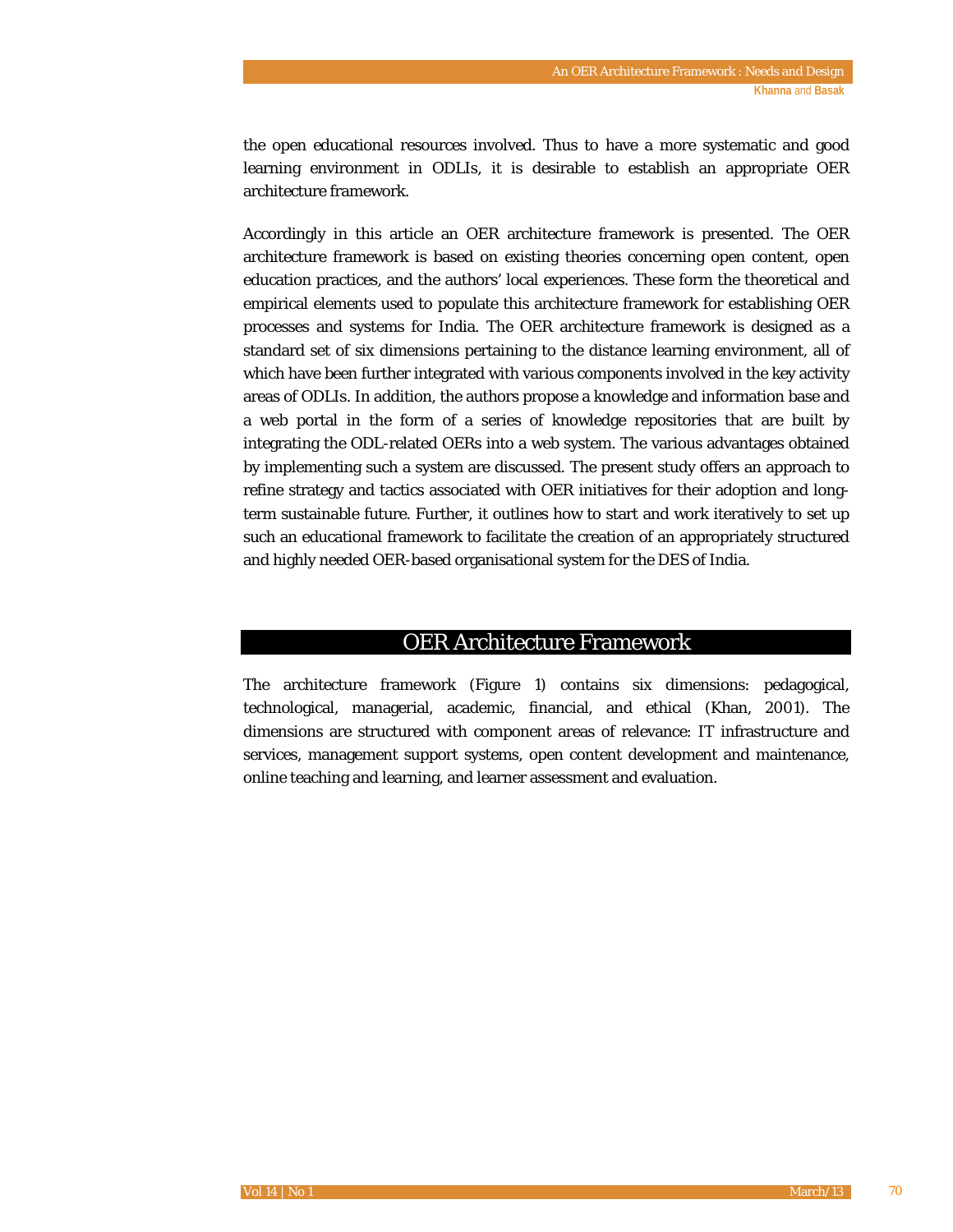

*Figure 1*.The OER architecture framework.

From this basic framework while integrating the characteristic dimensions with key activity areas, the OER knowledge and information base has been created in the form of a group of knowledge repositories.

# The Characteristic Dimensions

### **Pedagogical.**

The pedagogical dimension of the OER framework refers mainly to OER-based open initiatives such as open online courses, openly public teaching and learning, open study groups, and so on. This dimension pertains to issues concerning open initiatives such as content analysis, goal analysis, design approach, organisational methods, and ODL strategies.

### **Technological.**

The technological dimension of the OER framework refers to the technological infrastructure of distance learning environments, including issues such as infrastructure planning, designing hardware and software, and technical design for learning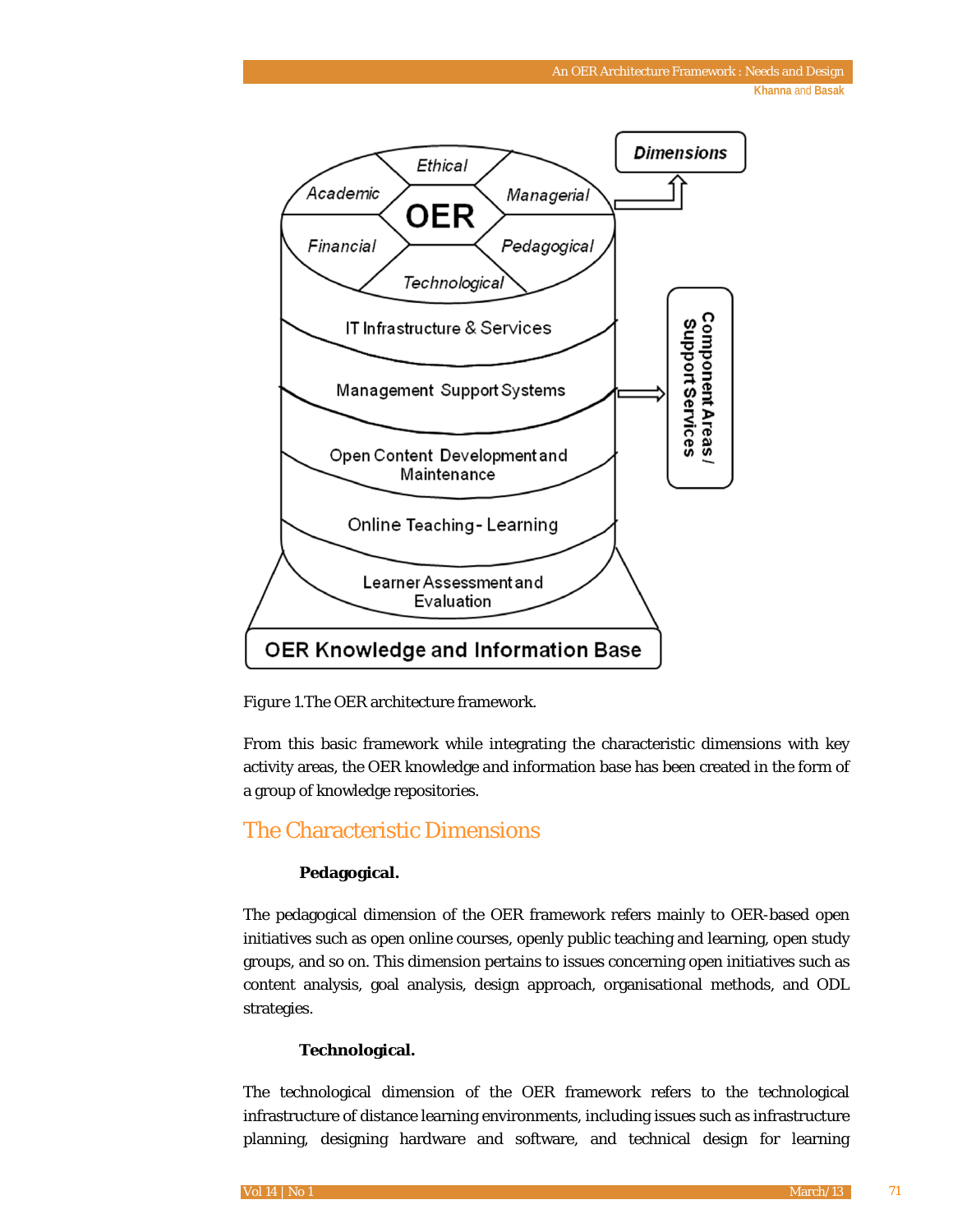programmes, such as page and site design, content design, animation, multimedia, navigation, and usability testing.

#### **Managerial.**

The managerial aspect of the OER framework is mainly concerned with the planning and management of administration and other educational activities required for fostering a distance learning environment. It also includes the execution of open management policies along with opening up access to the institution's managerial information and data. Further to this, management involves framing educational policies and decision making with regard to development and maintenance of a good learning environment, delivery of quality distance education, distribution of associated information, and so on.

#### **Academic.**

The academic dimension of the framework involves the creation and use of online courses and programmes and teaching and learning materials and techniques, including open text books and SLMs (self-learning materials), for the benefit of students.

#### **Financial.**

The economic/ financial dimension mainly refers to budgeting (i.e., management and availability of finances for the development, implementation, and maintenance of educational systems based on OER). It would also involve developing a sustainable and cost-effective business model, educational systems, and processes for the associated OER initiatives.

#### **Ethical.**

The ethical considerations of open and distance learning relate to geographical diversity, learner diversity, legal issues (such as licensing), and information accessibility as related to the general institutional information.

# Key Component Areas and Support Services

#### **IT infrastructure (services and networking).**

An appropriate OER-based IT infrastructure is required for the proper operation and management of the concerned ODLI. The IT infrastructure should further help in proper dissemination, sharing, and utilization of OER so as to provide good quality course/programme content, e-content, instructional processes, web-based systems, and others. Using an appropriate IT infrastructure, several systems and solutions are to be developed and made available by the relevant services deployment and delivery departments. So, OER-supportive IT infrastructure services would involve open source education technologies that support the development of tools, techniques, and processes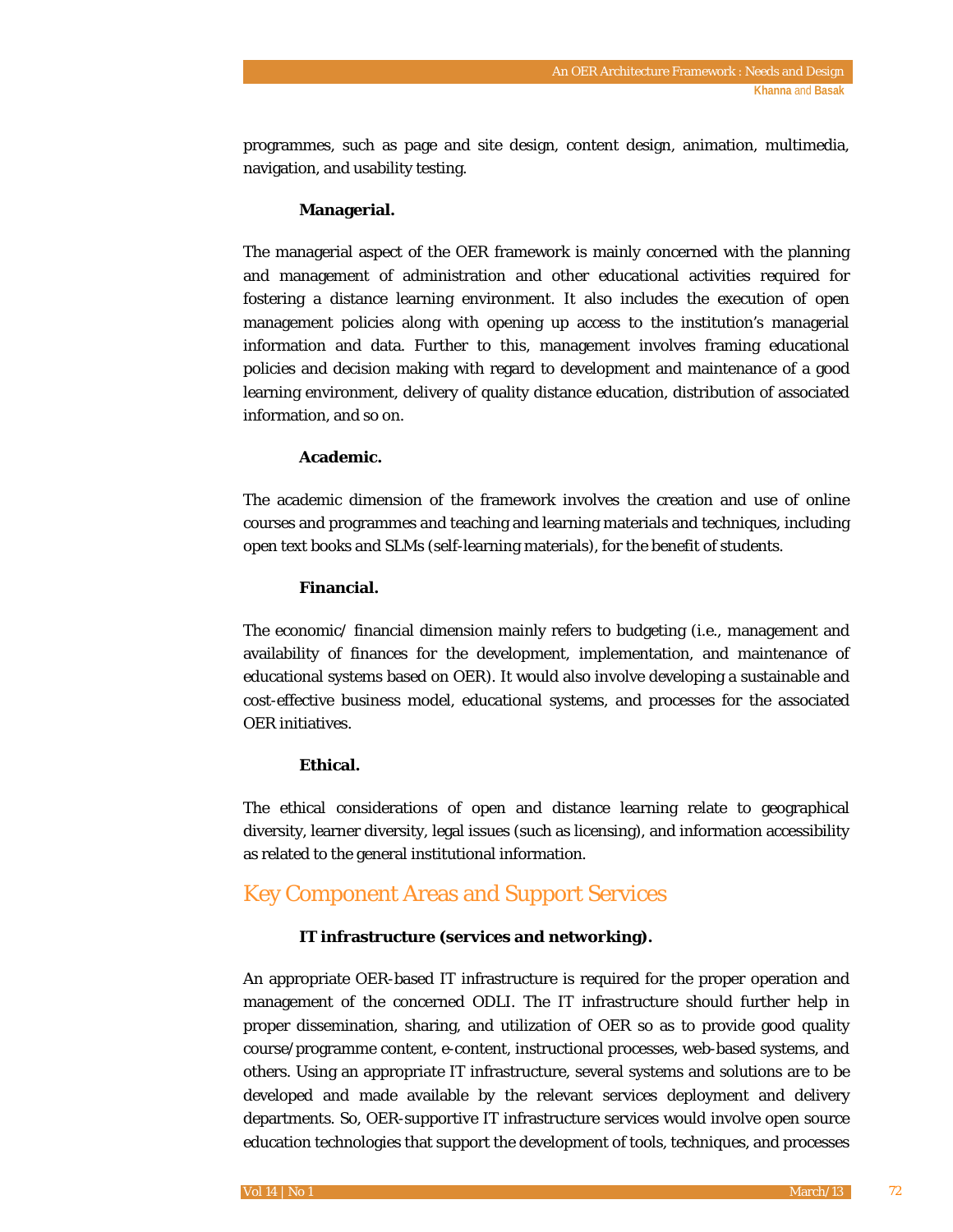for the distance education system, including the creation of online systems to provide support for online learners. As such the IT infrastructure would involve open source software (OSS) and their applications, Internet, open web, online systems, learning management systems (LMS), and others.

In the context of IT infrastructure services, the OER framework would be employed firstly to establish VPN networking of all ODLIs in the country and subsequently interlinking them through a national/ international telecommunication backbone. The national framework would work through the VPN system with the required IT solutions to be provided by the IT departments. Such a network with required bandwidth would be established with the purpose of providing quick data transmission, retrieval, and free flow of other information. This networking would serve for the DES of India the objectives of online centralised services (such as student admissions and instant confirmation); online assignment generation and online results; increased interactivity; quality promotion; telecounselling; teleconferencing and telecollaboration in strategic matters among associated DE institutions (i.e., all partner institutions [PIs] across India).

#### **Management support systems.**

The management support system (MSS) works mainly through the use of FOSS for coordinating and managing the various functions and activities pertaining to the DES in India. The implementation of an OER approach by the MSS leads to adopting the open pedagogies that would leverage open source educational technologies, online instructional design, and open practices of teaching and learning. Thus considering the above mentioned functions the MSS would plan to establish an OER-based organisational system in the DES of India which would streamline its functional activities in such a way that the OER materials would be developed, shared, and adapted efficiently and effectively.

The policy of open management is adopted by the MSS. It is mainly concerned with open access to the institutional managerial information and data. Open management makes management more transparent and open in its activities, ensuring that the associated stakeholders can get better information about the work and activities of the management and the concerned ODLI. In addition it would promote transparency and would be able to stimulate creative and innovative activities around the use of such information so as to deliver significant social and economic benefits.

#### **Open content development and maintenance.**

One of the main tasks to be performed under this OER architecture is to make appropriate arrangements for the development of open content of reasonably good quality. Such open content would mainly be used for teaching-learning purposes and include materials related to courses and course components such as learning objects, teaching content, manuals related to practical labs, textbooks, and so on. It may also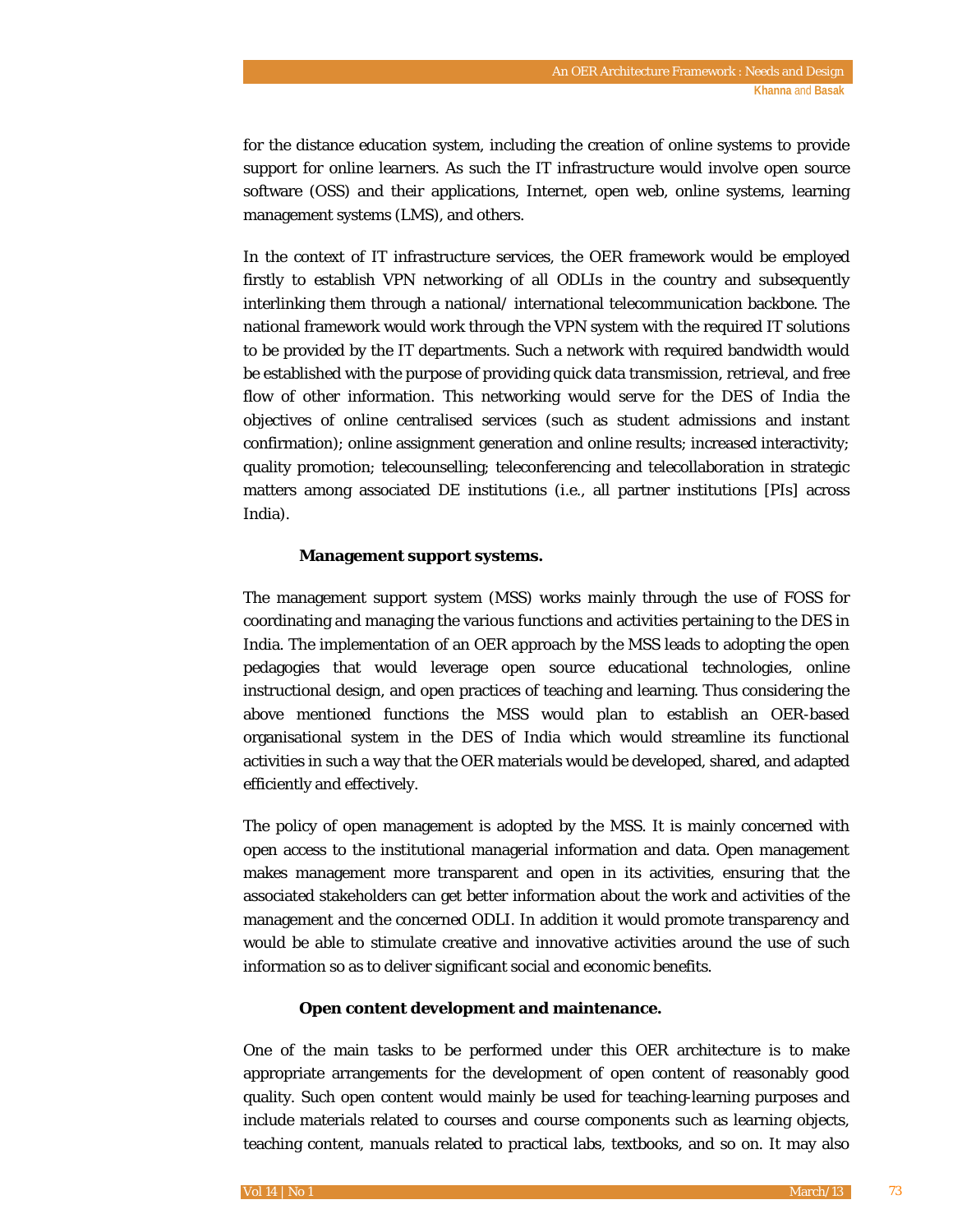include production of audio, video, and animated educational programmes. In addition to this, it may develop new OER and also make use of existing OER (available locally or globally) to subsequently create complete online credit-based academic programmes. Each academic programme would be in the form of a suite of several interconnected applications, structured and presented in a wiki system (Srivathsan, 2009). The OERbased open content is to be developed in two groups, namely an open course guide (OCG) and an open program guide (OPG). The overall TEL components for a programme to be developed would broadly include the following: an open program guide, an open course guide, a wiki, a discussion forum, querying services, SMS, mlearning services, and so on. However, it is suggested that every academic programme of an ODLI may establish the OPG and associated OCG(s) for each course.

#### **Open (online /public) teaching and learning.**

Using OERs, educators can undertake the work of teaching by using blogs and wikis. The course syllabus, modules, activities, and assignments would be publicly visible. Students can be officially enrolled in any course and their learning would be viewable by the public. An efficient OER-based TEL system of open e-learning is required to be established so as to provide support for all educational programs/courses offered by the concerned ODLI. Every ODLI would be required to set up various technology systems, such as Web sites, Internet, TV channels, EduSat, IP-TV, mobile, and community radio, so as to have an efficient DES which can help distance learning students. Such a TEL system is also required to support the delivery of various programs/courses offered.

#### **Learner assessment and evaluation.**

Learner assessment is involved in certifying the academic level of performance achieved by the students in a particular course of study. A course evaluation system (CES) would be developed for learner assessment through the use of OCG/OPG. OCG/OPG would be set up in the wiki areas (Srivathsan, 2010) of the DES and cover details such as course prospectus, facility for course registration, links to course wiki, querying system. It would also support a testing and evaluation system along with the associated learner database management system. Arrangement for practical, design exercise, and term papers, and timely evaluation of answer scripts and term papers would be ensured.

Thus a learner assessment and evaluation system would initially be a part of the design and conduct of the particular course with its course content and resources to be made available through OCG/OPG. Subsequently the various facilities including automation would be added for an examination and evaluation system. This complete system is to be structured to enable greater interactivity and assured engagement of learners in learning and assessment.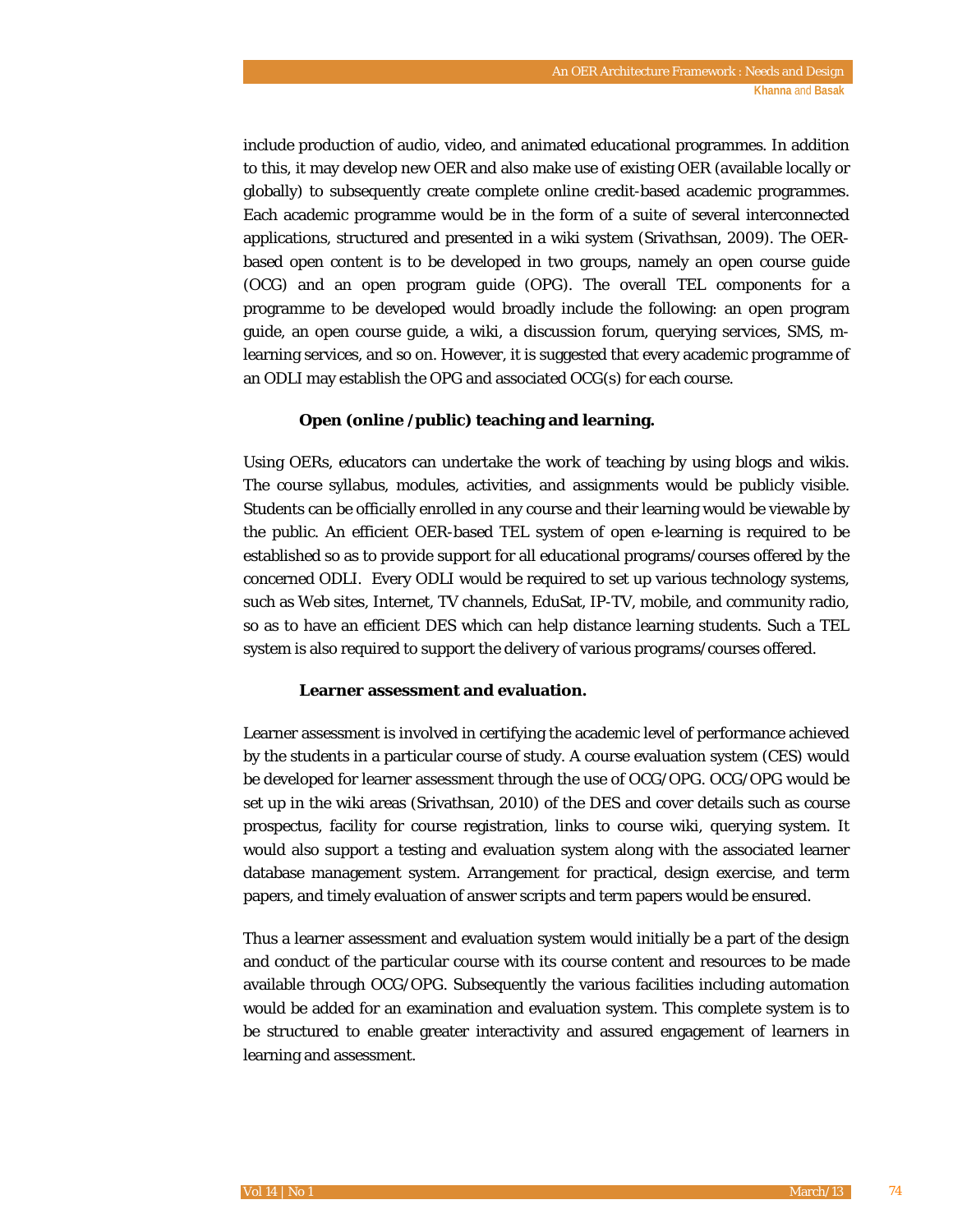# OER Knowledge and Information Base

A knowledge and information base in the form of a series of knowledge repositories involving ODL-related OER would be developed as follows:

- 1. Establish a dynamic collection of Indian and global OER: Tag and upload available OER, including those currently under development and others that are yet to be developed for inclusion in a DES OER collection.
- 2. Establish a database involving open pedagogies: Design and build a database involving open pedagogies as related to the DES in India. Also constitute a series of OER monographs as related to the creation, organisation, dissemination, and utilization of OERs and other related Indian open content.
- 3. Establish a database related to ODL activities: Create and implement a DES-OER research database related to ODL activities in India to ensure the appropriate implementation of OER-based activities and associated academic/educational study programmes in the DES of India.
- 4. Establish a database of OER practitioners: To extend the support required for the efficient working of an OER community of practice in India, identify competent OER practitioners including experts/authors who can write a series of OER monographs related to the DES in India.
- 5. Establish a learning object repository: Establish a comprehensive and powerful backend 'database of OERs' featuring a learning object repository of Indian resources.

# Information Management in an OER Framework

A knowledge repository would serve as an information management and processing tool for decision makers to address policy issues pertaining to the various aspects of the country's DES. Such a knowledge repository also focuses on identifying and providing for priority needs and available resources of information as inputs in order to promote quality online education provisions through ODL. The tool is to be targeted towards decision makers and would be of value to a wide range of ODL professionals such as instructors, curriculum developers, software engineers, and instructional designers (UNESCO, 2004). A powerful indexing service is to be implemented that would allow federated/browse searches by employing appropriate browsers. Thus a series of knowledge repositories based on the OER architecture framework would support in an organised way the regional and cross-sector development of ODL through a systematic sharing of educational resources.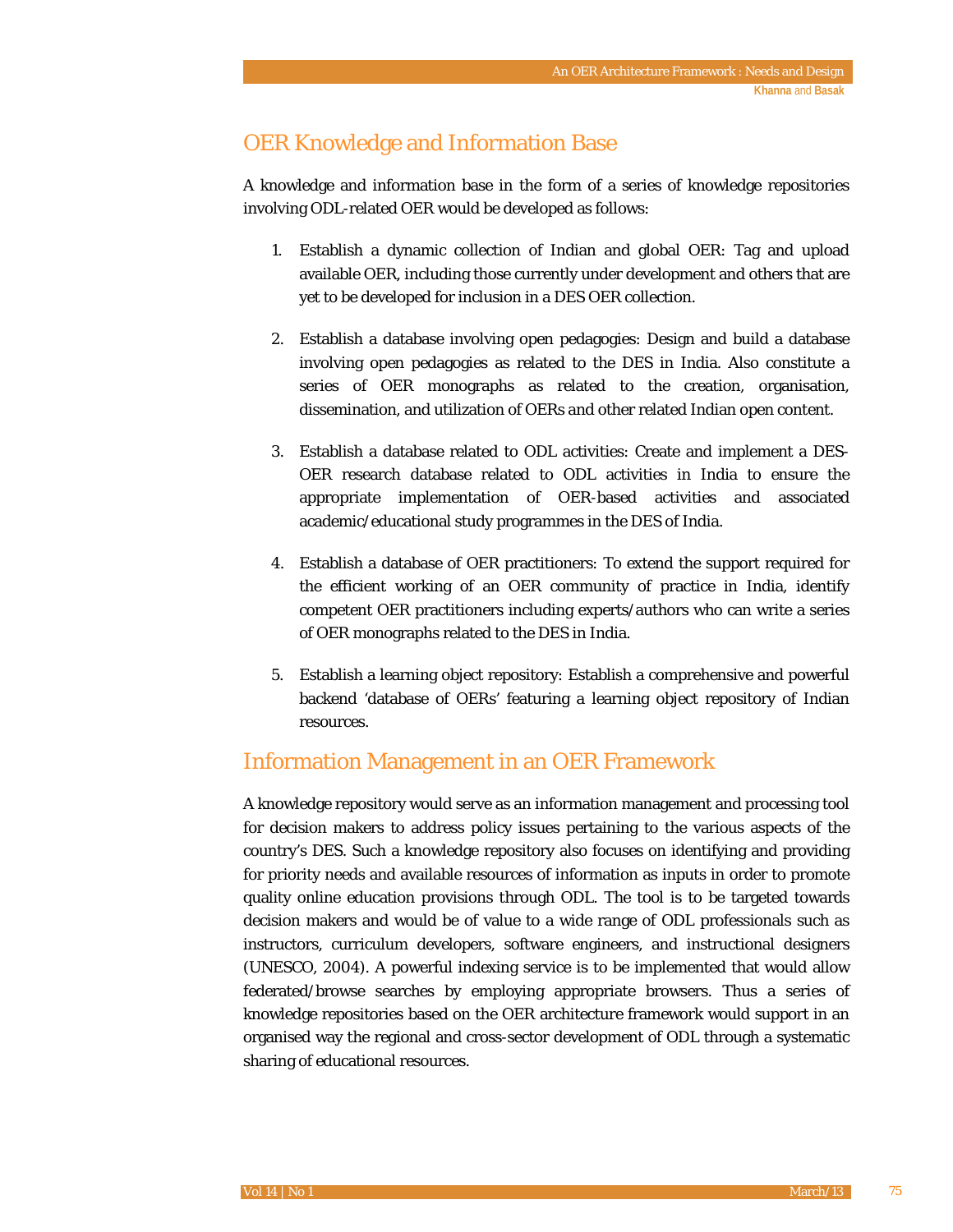# Creation of Web Repository

The DES knowledge and information base would ultimately be subsumed into an integrated web-based information system (Khanna & Basak, 2011) while creating an OER web repository. A series of learning materials pertaining to various fields of study would be developed and included in the repository. In order to increase reusability, the learning materials would be developed preferably as simple videos or photos, which could be used as materials in online courseware. A subset of metadata, based on IEEE LOM (learning object metadata) or any other suitable technology, is to be tagged to each OER, and different information, such as copyright, quality, and educational characteristics, would be included. Such an approach helps to achieve significantly improved search results and also to realize new value-added services. In other words a developmental process is to be adopted in which the quality of content and metadata would be improved and assured. The standardized curriculum is thus established and the associated web repository is created.

# DES-OER Web Portal

The DES-OER web portal would be created for the ODL institutions by adopting a developmental process strictly in accordance with the proposed OER architecture framework. Such a web portal would offer print resources and audio-visual materials and provide telelearning and teleconferencing facilities. This portal would help not only to promote open education but also to supplement the existing teaching-learning process for online distance education.

### Benefits and Application

The benefits of using OER in ODL systems as reported in the literature (BC Campus OER, 2010; Daniel, 2012; JISC OER, 2010; Betaman, 2006; Stacey, 2011) are enormous. However, these benefits are further enhanced when the OER are employed in a DES in a well-organised and systematic way (i.e., in the form of an OER architectural framework). Some of the benefits that can be accrued from employing the OER architecture framework as presented in this article are as follows:

- 1. The educational content is open and free, and teachers while involved in their teaching pursuits can concentrate on the design of learning rather than wasting time and effort creating content. Also using OER, one can build upon other people's work in an ODL system and so improve upon teaching and learning pursuits conveniently and effectively.
- 2. Copyright of OER can be made available easily under an open license and also can be shared conveniently with the global community for collaboration and further improvement. This process would support learning and would also help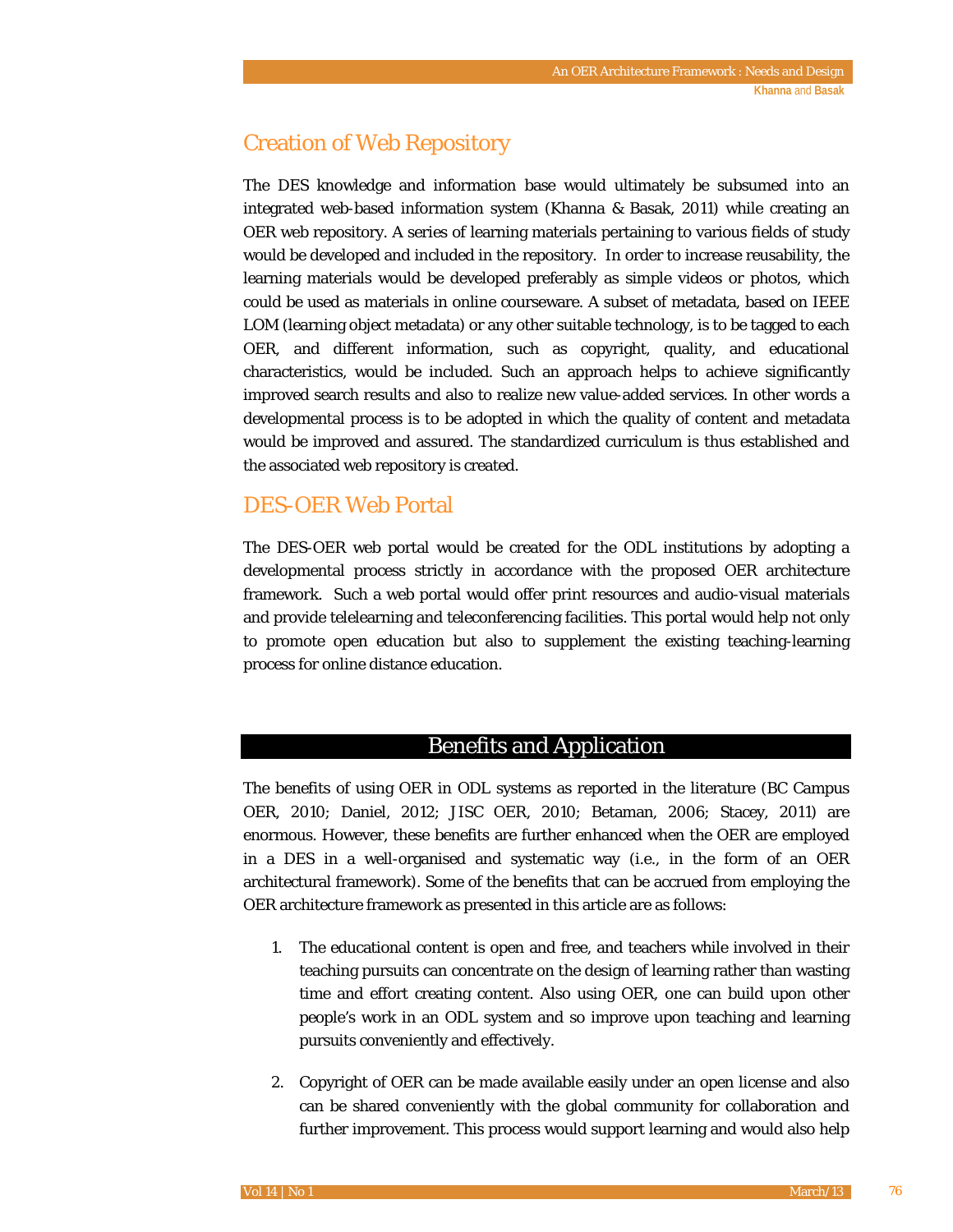in further enhancement of the module/course developed during its review process.

- 3. The use of OER in a DES would enable the learners to have access to a wider range of student support activities. Thus,
- The students' learning experiences should improve when they have convenient access to resources like pictorial presentations, photographs, videos, and so on.
- Students can share and access OER and develop case studies as part of their development. OER can help students make their own academic plans.
- Details of the courses would be available before they take up the course for study. The latest and most widely reviewed materials would be available which would improve their knowledge and understanding while pursuing their courses.
- OER would provide major cost benefits. Also their accessibility would be 24 x 7.
- OER can be modified, mixed and matched, and enhanced.
- For learners, whether as formal students, doing non-formal work related training, or studying informally as self-directed lifelong learners, the greater availability and accessibility of such resources should help them to learn new things, to take decisions, and to create or revise OER.

### Conclusion

In conclusion the adoption of an OER architecture framework in the DES of India should bring about significant improvements in educational practises and systems pertaining to ODLIs. The proposed OER framework would enhance the quality of distance learning through the development of high quality e-content, instructional processes, course/programme content development, IT infrastructure, and network systems, all of which are considered essential for realising excellence in distance education. The OER framework would improve the existing capabilities of ODLIs and bring standardisation, efficiency, and effectiveness in a systematic and structured way so that they can provide distance education of reasonably good quality.

With full implementation and use of the OER architecture framework, integrated web system, and networking of ODLIs in India, all the associated distance education institutions would be able to share on a national basis the available physical and intellectual resources, evolving a common pattern and structure for high quality distance learning programmes all over the country. Additionally, it would help to integrate and streamline the delivery of distance education around the country by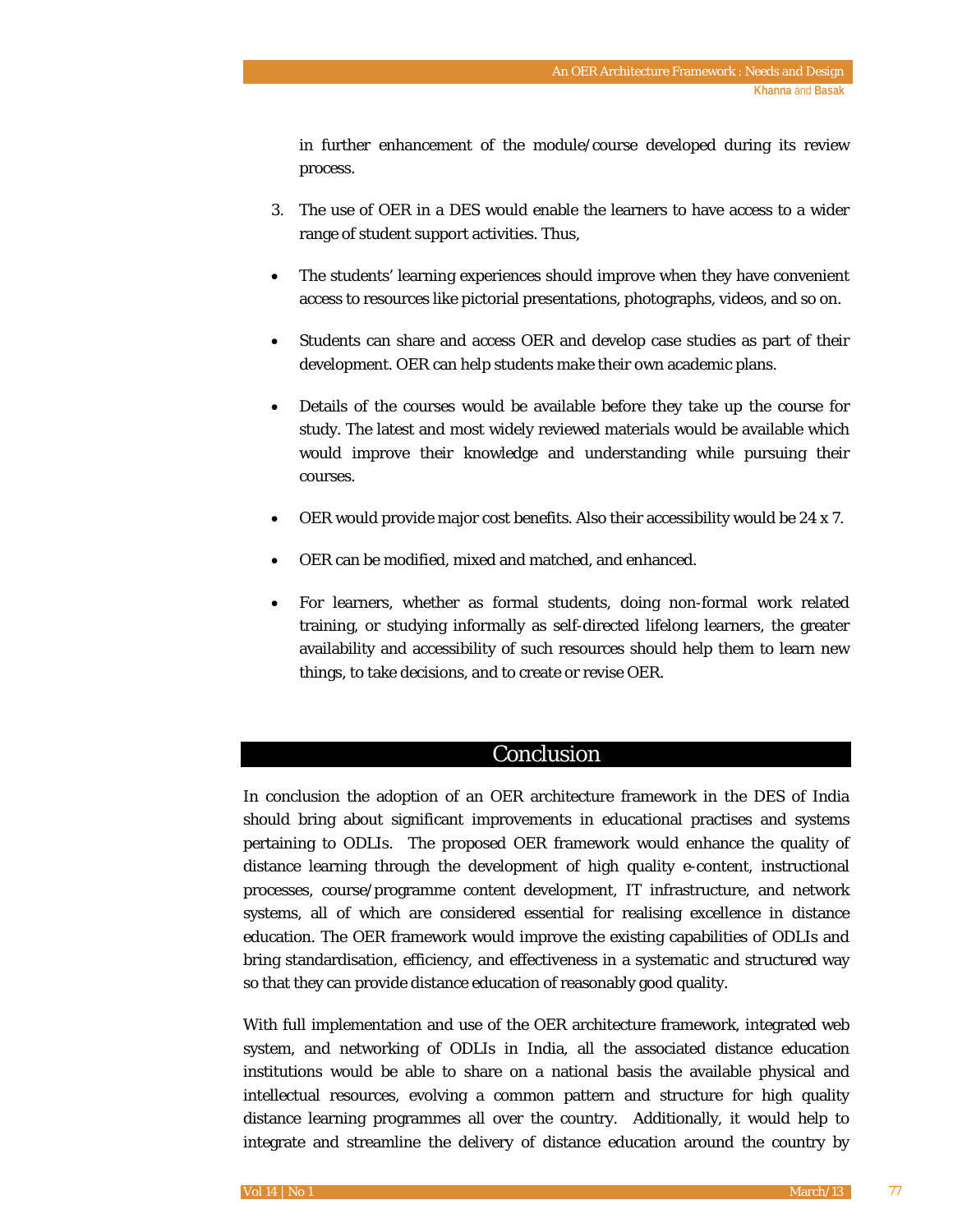systematically developing new educational content and resources. Thus, it would pave the way to build an appropriate educational system in India, which would provide equity and quality in distance education at the national level.

# Acknowledgements

The authors would like to thank the following organisations and the associated persons whose generous works have helped us to undertake and prepare this article:

Indira Gandhi National Open University (www.ignou.ac.in)

The Commonwealth of Learning (www.col.org)

The Organisation for Economic Co-operation and Development (www.oecd.org)

UNESCO [\(www.unesco.org/new/en/unesco/\)](http://www.unesco.org/new/en/unesco/)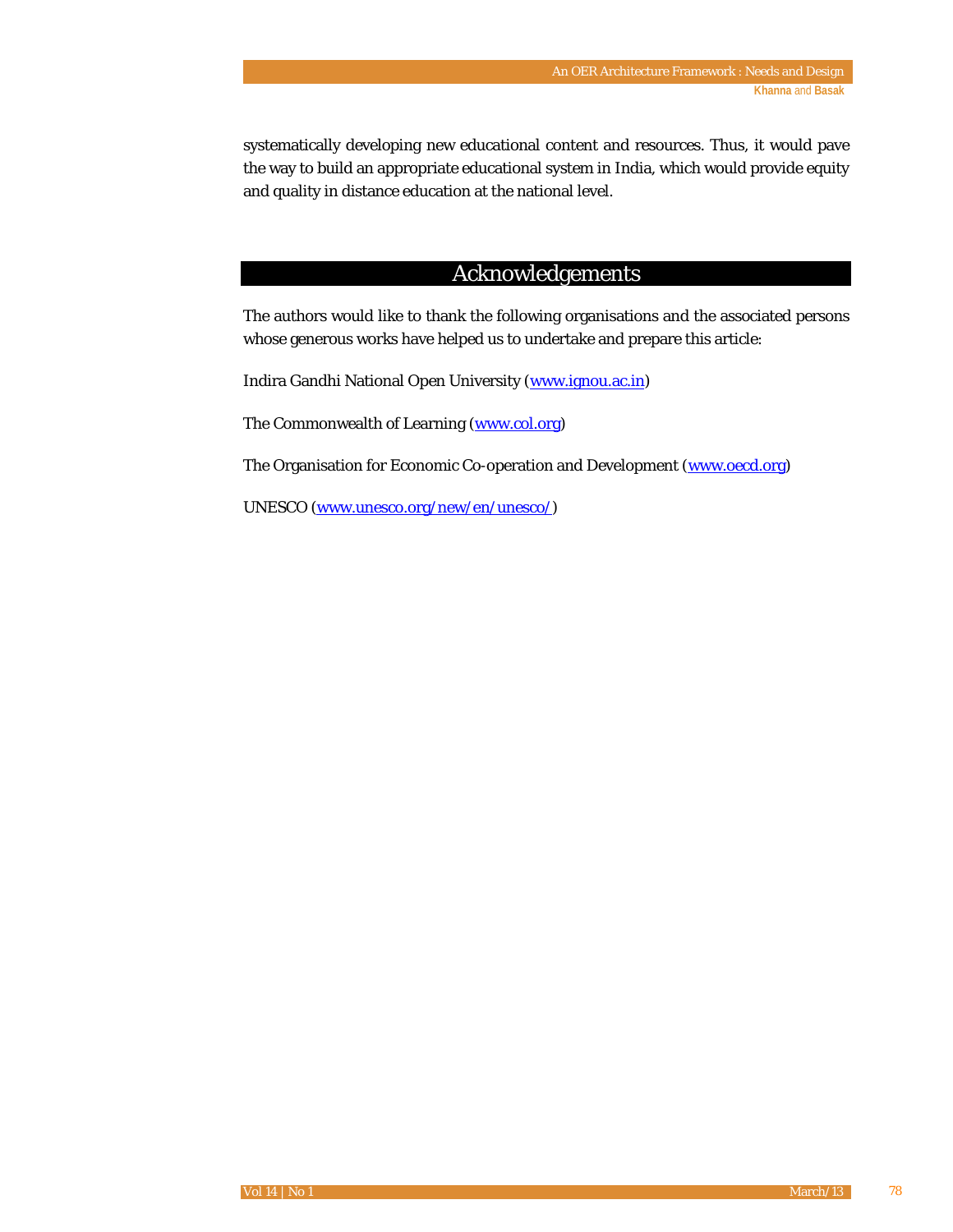### References

- African Virtual University (AVU) (2011). *The design and development of a quality assurance framework*. Nairobi: African Virtual University. Retrieved from [http://www.avu.org/Teacher-Education-Programme/design](http://www.avu.org/Teacher-Education-Programme/design-development-quality-assurance-framework.html)[development-quality-assurance-framework.html](http://www.avu.org/Teacher-Education-Programme/design-development-quality-assurance-framework.html)
- Anderson, T. (2009). *Are we ready for open educational resources?* Presentation at the 23rd ICDE World Conference, Maastricht, The Netherlands. Retrieved from http://www.ou.nl/Docs/Campagnes/ICDE2009/Presentations/Andersondinsd agmid.pdf
- Atkins, D.E., Brown, J. S., & Hammond, A. (2007). *A review of the open educational resources (OER) movement: Achievements, challenges, and new opportunities*. Menlo Park, CA: The William and Flora Hewlett Foundation. Retrieved from <http://www.hewlett.org/uploads/files/ReviewoftheOERMovement.pdf>
- BC Campus OER (2011). Online Program Development Fund. Retrieved from <http://www.bccampus.ca/online-program-development-fund-opdf-2/>
- Betaman, P. (2006). *Discussion paper, The African Virtual University (AVU), OER architecture for higher education in Africa*. OECD Expert Meeting, October 26- 27, 2006. Retrieved from http://www.oecd.org/dataoecd/5/11/38149047.pdf.
- Butcher, N., Kanwar, A., & Uvalic ´-Trumbic, S. (2011). *A basic guide to open educational resources (OER).* Vancouver, Canada: Commonwealth of Learning, and Paris, France: UNESCO. Retrieved from<http://www.col.org/oerBasicGuide>
- Conole G., & Alevizou P. (2010). *A literature review of the use of Web 2.0 tools in higher education*. Open University, UK. Retrieved from http://www.heacademy.ac.uk/assets/EvidenceNEt/Conole\_Alevizou\_2010.pdf
- Conole G., & Culver J. (2009). Cloudworks: Social networking for learning design. *Australasian Journal of Educational Technology, 25*(5), 763-782.
- Conole, G., & Weller, M. (2008) Using learning design as a framework for supporting the design and reuse of OER. *Journal of Interactive Media in Education, 5.* Retrieved from www.jime.open.ac.uk/2008/05/jime-2008-05.pdf
- Daniel J. (2010). *Distance education: Threats and opportunities*. Commonwealth of learning. Downloaded from OER University: http://portal/unesco.org/ci/en/ev.php
- Daniel J. (2010a). *The Commonwealth of Learning: How a small agency achieves development impact*. Presentation for the Canadian International Development

.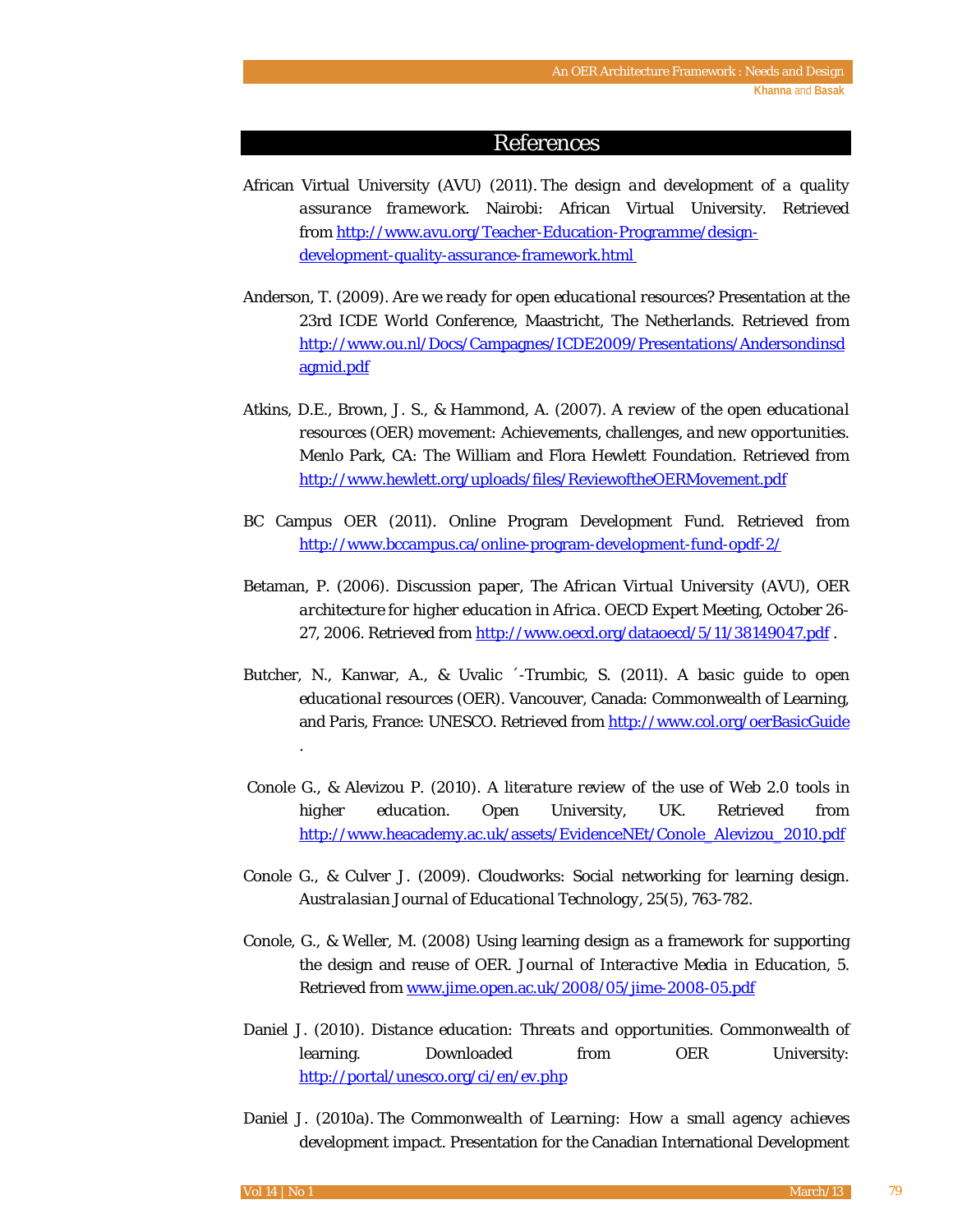Agency, Ottawa, Canada. Retrieved from http://www.col.org/SiteCollectionDocuments/Daniel\_101014CIDABrownBag.p df

- Daniel J. (2011). GLOBAL: New guidelines for open educational resources. *University World News*. Retrieved from http://www.universityworldnews.com/article.php?story=2011090919060 5514
- Daniel J., & Killion D. (2012). *A*re open educational resources the key to global economic growth. *Guardian Professional.* United Kingdom. Retrieved from [http://www.guardian.co.uk/higher-education](http://www.guardian.co.uk/higher-education-network/blog/2012/jul/04/open-educational-resources-and-economic-growth)[network/blog/2012/jul/04/open-educational-resources-and-economic-growth](http://www.guardian.co.uk/higher-education-network/blog/2012/jul/04/open-educational-resources-and-economic-growth)
- D'Antoni S. (2009): Open educational resources: Reviewing initiatives and issues. *Open Learning: The Journal of Open, Distance and e-Learning, 24*(1), 3-10.
- Diallo, B., Wangeci, C., & Wright, C. R. (2012). Approaches to the production and use of OERs: The African Virtual University experience. In R. McGreal, W. Kinuthia, & S. Marshall (Eds), *Open educational resources* (working title). Athabasca, Canada: AU Press. http://www.aupress.ca/.
- Dowes, S.(2006). *Models for sustainable open educational resources*. National Research Council, Canada. Retrieved from http://www.oecd.org/edu/ceri/36781698.pdf .
- e-GyanKosh (2011). *A national digital knowledge repository*. New Delhi, India:Indira Gandhi National Open University. Retrieved from http://www.ignou.ac.in and [http://www.egyankosh.ac.in.](http://www.egyankosh.ac.in/)
- Garrison, D. R., & Anderson, T. (2003). *E–Learning in the 21st century: A framework for research and practice*. London: Routledge/Falmer.
- Hilton, J., III, Wiley, D., Stein, J., & Johnson, A. (2009). The four R's of openness and ALMS analysis: Frameworks for open educational resources. Retrieved from [https://www.redhat.com/archives/osdc-edu-authors/2011-](https://www.redhat.com/archives/osdc-edu-authors/2011-January/pdfoziqzY4Mtn.pdf) [January/pdfoziqzY4Mtn.pdf](https://www.redhat.com/archives/osdc-edu-authors/2011-January/pdfoziqzY4Mtn.pdf)
- Hylén, J. (2006). *Open educational resources – Opportunities and challenges* (Online report). Paris, France: OECD-CERI. Retrieved from <http://www.oecd.org/dataoecd/5/47/37351085.pdf>
- JISC OER (2010). Open Educational Resources Programme. Retrieved from http://www.jisc.ac.uk/oer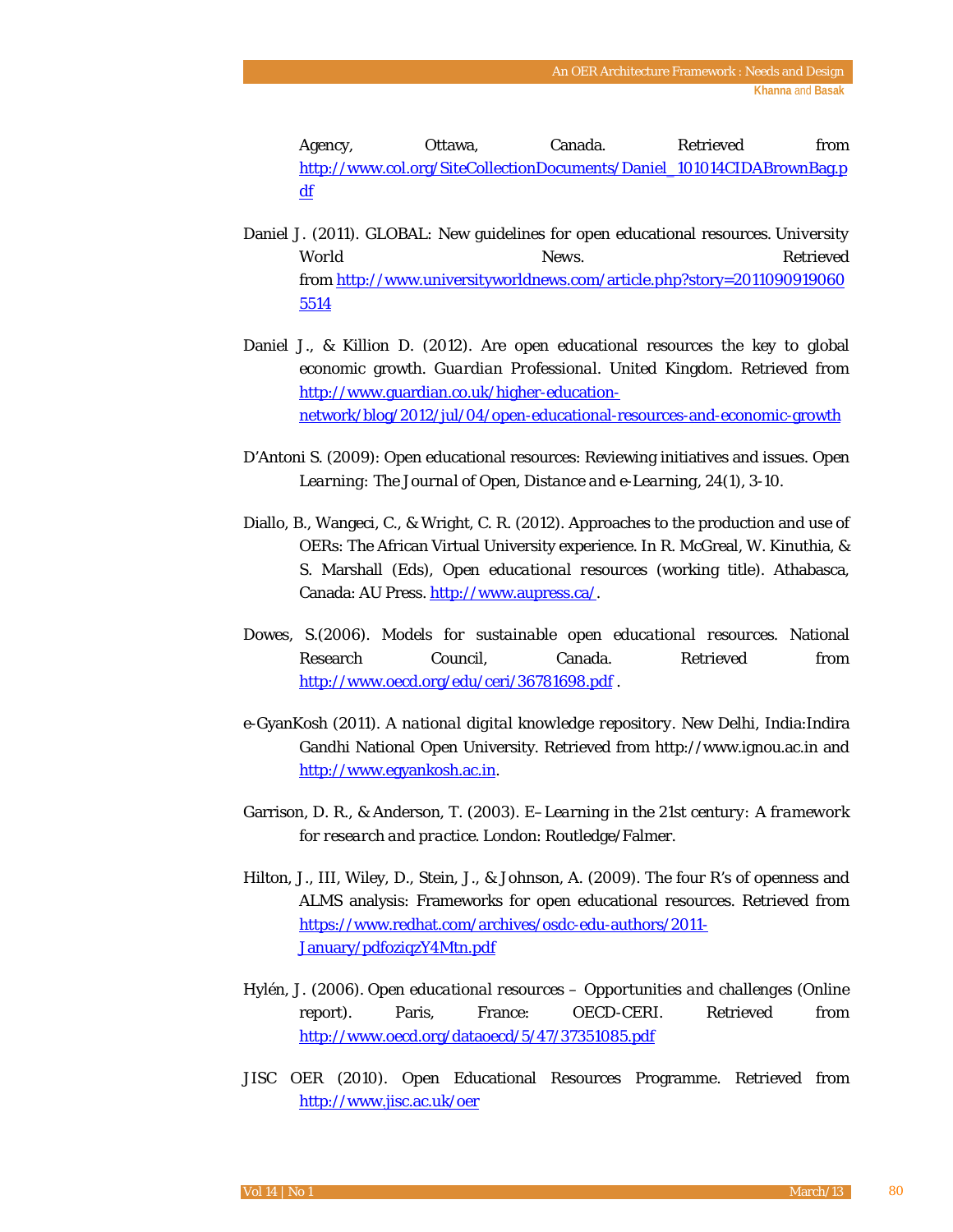- Khan, B. H. (2001). A framework for e-learning. Advanstar Communications. Retrieved from [http://lomo.kyberia.net/diplomovka/webdownload/partial/elearningmag.com](http://lomo.kyberia.net/diplomovka/webdownload/partial/elearningmag.com/E-Learning%20-%20A%20Framework%20for%20E-learning.pdf) [/E-Learning%20-%20A%20Framework%20for%20E-learning.pdf](http://lomo.kyberia.net/diplomovka/webdownload/partial/elearningmag.com/E-Learning%20-%20A%20Framework%20for%20E-learning.pdf) and <http://asianvu.com/bookstoread/framework/>
- Khanna P., & Basak P.C. (2011). An integrated web-based information system for open and distance learning institutions in India. *The Journal of Information Technology Impact (JITI), 11*(2), 153-168.
- Lane A., & McAndrew, P. (2010). Are open educational resources systematic or systemic change agents for teaching practice? *British Journal of Educational Technology, 41*(6), 952-962.
- Laurillard, D. (2002). *Rethinking university teaching; A framework for the effective use of educational technology* (2nd ed.). New York, USA: Routledge.
- Lloyd, D., Rimov, M., & Hamel, L. (2004). *Expresso developer's guide*. Bahamas: Jcorporate Ltd. Retrieved from [http://www.jcorporate.com/expresso/doc/edg/edg\\_WhyUseFramework.html](http://www.jcorporate.com/expresso/doc/edg/edg_WhyUseFramework.html)
- Margulies, A. (2005). *MIT Opencourseware – A new model for open sharing*. Presentation at the OpenEd Conference at Utah State University, September 2005. Retrieved fro[m http://www.oecd.org/edu/ceri/38654317.pdf](http://www.oecd.org/edu/ceri/38654317.pdf)
- McAndrew, P. (2010). Defining openness: Updating the concept of "open" for a connected world. *Journal of Interactive Media in Education*. Retrieved from [http://ijime.open.ac.uk/jime/article/viewarticle/2010-10/html.](http://ijime.open.ac.uk/jime/article/viewarticle/2010-10/html)
- MODAF (2005). *MOD architectural framework technical handbook MODAF-M7-022*  Version 1.0. United Kingdom. Retrieved from www.modaf.com.
- Mulder, F. (2006). The advancement of lifelong learning through open educational resources in an open and flexible (self) learning context. *Presentations Dies Natalis 21 September 2006*. Heerlen, Netherlands: Open Universiteit Nederland.
- OECD (2007). *Giving knowledge for free. The emergence of open educational resources*. Paris: OECD Publishing.
- Ossiannilsson, E. (2011). *OER-Open educational resources, a national project in Sweden, Lund University*. Paper presented at the 24th ICDE World Conference, Bali, Indonasia. Retrieved from http://vid4edu.info/paper/index.php/icde/2011/paper/view/37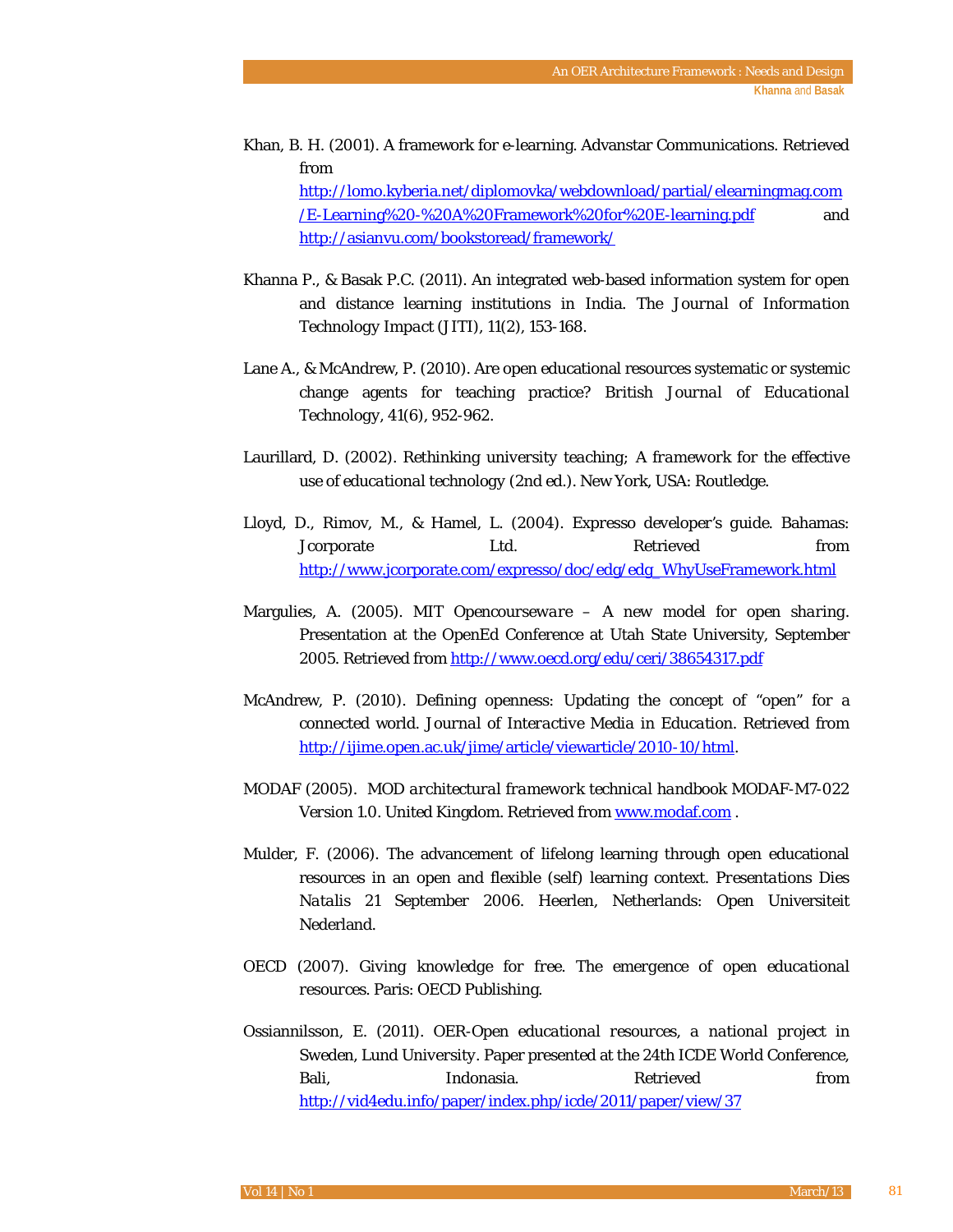- Plotkin, H. (2010). *Free to learn: An open educational resources policy development guidebook for community college governance officials*. San Francisco: Creative Commons. Retrieved from http://wiki.creativecommons.org/images/6/67/FreetoLearnGuide.pdf
- Schuwe, R., & Mulder, F. (2009): OpenER, a Dutch initiative in open educational resources. *Open Learning: The Journal of Open, Distance and e-Learning, 24*(1), 67-76. UK Retrieved from <http://dx.doi.org/10.1080/02680510802627852>
- Srivathsan, K. R. (2009). Development of the IGNOU open course guide (IOCG)- to set the open distributed technology enhanced learning (ODTEL) for IGNOU's courses. 1st IOCG Workshop, May 13-14, 2009. Retrieved from <http://depssa.ignou.ac.in/wiki/images/3/33/ODTEL-Workshop.ppt>
- Stacey, P. (2011). Open educational resources. Retrieved from <http://edtechfrontier.com/about/>
- Tang, A., Han J., & Chen P.(2004). *Comparative analysis of architecture frameworks*. School of Information Technology, Swinburne University of Technology, Australia. Retrieved from [http://www.swin.edu.au/ict/research/technicalreports/2004/SUTIT-](http://www.swin.edu.au/ict/research/technicalreports/2004/SUTIT-TR2004.01.pdf)[TR2004.01.pdf](http://www.swin.edu.au/ict/research/technicalreports/2004/SUTIT-TR2004.01.pdf)
- UNESCO (2002). Forum on the impact of open courseware for higher education in developing countries: Final report. Retrieved from http://www.wcet.info/resources/publications/unescofinalreport.pdf
- UNESCO (2004). The higher education open and distance learning (ODL) knowledge and information base. Retrieved from [http://www.unescobkk.org/index.php?id=1450](http://www.unescobkk.org/index.php?id=1450%20) and [http://asiapacific](http://asiapacific-odl2.oum.edu.my/ODL/index_unesco.asp)[odl2.oum.edu.my/ODL/index\\_unesco.asp](http://asiapacific-odl2.oum.edu.my/ODL/index_unesco.asp)
- UNESCO (2005). *Towards knowledge societies. UNESCO world report*. Paris: UNESCO Publishing.
- UNESCO (2007). *Education for all by 2015. Will we make it?* Paris: UNESCO Publishing & Oxford University Press.
- UNESCO (2010). *Global trends in the development and use of open educational resources to reform educational practises* (Policy Brief). Moscow: UNESCO Institute for Information Technologies in Education. Retrieved from <http://unesdoc.unesco.org/images/0019/001913/191362e.pdf>
- UNESCO-COL (2011). *UNESCO/COL guidelines for open educational resources (OER) in higher education: Draft.* United Nations Educational, Scientific, and Cultural